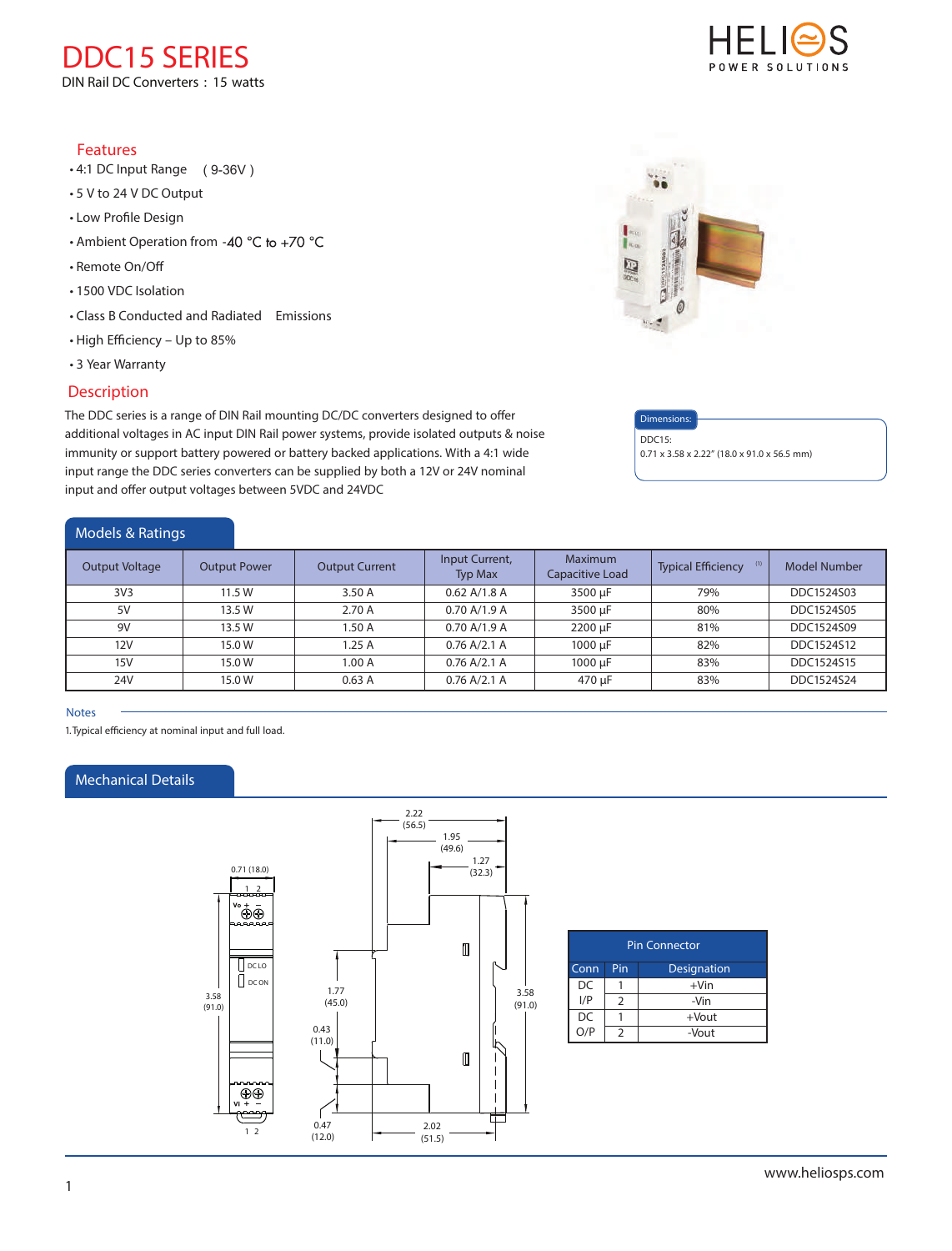# **DDC15 SERIES DIN Rail DC Converters : 15 watts**



**Input** 

| $\mathbf{u}$         |                            |                |                |              |                               |  |
|----------------------|----------------------------|----------------|----------------|--------------|-------------------------------|--|
| Characteristic       | <b>Minimum</b>             | <b>Typical</b> | <b>Maximum</b> | <b>Units</b> | <b>Notes &amp; Conditions</b> |  |
| Input Voltage Range  |                            |                | 36             | <b>VDC</b>   |                               |  |
| Input Current        |                            |                |                |              | See Models and Ratings table  |  |
| Inrush Current       |                            |                | 20             |              | at 36V                        |  |
| Input Filter         | Pi type                    |                |                |              |                               |  |
| Undervoltage Lockout | On at $>8.5V$              |                |                |              |                               |  |
| Input Surge          |                            |                | 40             | <b>VDC</b>   | No Damage                     |  |
| Input Protection     | T3.0A/63 VDC Internal Fuse |                |                |              |                               |  |

| Output                          |                |         |                |               |                                                                           |
|---------------------------------|----------------|---------|----------------|---------------|---------------------------------------------------------------------------|
| Characteristic                  | <b>Minimum</b> | Typical | <b>Maximum</b> | <b>Units</b>  | <b>Notes &amp; Conditions</b>                                             |
| Output Voltage                  | 5              |         | 24             | V             | See Models and Ratings table                                              |
| Output Voltage Trim             |                |         |                | $\%$          | See Models and Ratings table                                              |
| Initial Set Accuracy            | $\Omega$       |         | ±1             | $\%$          |                                                                           |
| Minimum Load                    | 0              |         |                | A             | No minimum load required                                                  |
| Start Up Delay                  |                | 50      |                | ms            |                                                                           |
| <b>Start Up Rise Time</b>       |                | 2       |                | ms            |                                                                           |
| Line Regulation                 |                |         | ±1             | $\frac{0}{0}$ |                                                                           |
| Load Regulation                 |                |         | ±1.5,±1        | $\%$          | 3V3 model, other models                                                   |
| <b>Transient Response</b>       |                |         | 4              | % deviation   | Recovery to within 1% in <1 ms for a 50% load change<br>at 0.25 A/µs rate |
| Ripple & Noise                  |                |         | 100            | mV pk-pk      | 20 MHz bandwidth                                                          |
| <b>Short Circuit Protection</b> |                |         |                |               | Trip & Restart (hiccup mode), auto recovery                               |
| <b>Overload Protection</b>      | 110            |         | 165            | $\%$          | Trip & Restart (hiccup mode)                                              |
| Overvoltage Protection          | 115            |         | 135            | $\%$          | Of nominal output voltage                                                 |
| <b>Temperature Coefficient</b>  |                |         | 0.03           | %/ °C         |                                                                           |

# **General**

| Characteristic            | <b>Minimum</b> | <b>Typical</b> | <b>Maximum</b> | <b>Units</b> | Notes & Conditions            |
|---------------------------|----------------|----------------|----------------|--------------|-------------------------------|
| Efficiency                |                | 82             |                | %            | See Models and Ratings table  |
| Isolation                 | 1500           |                |                | <b>VDC</b>   | Variable                      |
| Switching Frequency       | 150            |                | 300            | kHz          |                               |
| Power Density             |                |                | 2.7            | $W/in^3$     |                               |
| Mean Time Between Failure | 990            |                |                | kHrs         | MIL-HDBK-217F, +25 °C GB      |
| Weight                    |                | 0.143(65.0)    |                | Ib(q)        |                               |
| DC ON Indicator           | 90             |                |                | %            | Of nominal voltage. Green LED |
| DC Low Indicator          | 70             |                | 90             | %            | Of nominal voltage. Red LED   |

| Environmental             |                                                                                                  |                |         |              |                    |  |
|---------------------------|--------------------------------------------------------------------------------------------------|----------------|---------|--------------|--------------------|--|
| Characteristic            | <b>Minimum</b>                                                                                   | <b>Typical</b> | Maximum | <b>Units</b> | Notes & Conditions |  |
| Operating Temperature     | $-40$                                                                                            |                | $+70$   | °C           | See derating curve |  |
| Storage Temperature       | $-55$                                                                                            |                | $+85$   | $\circ$      |                    |  |
| Humidity                  |                                                                                                  |                | 95      | %RH          | Non-condensing     |  |
| <b>Operating Altitude</b> |                                                                                                  |                | 4850    | m            |                    |  |
| Cooling                   | Natural convection                                                                               |                |         |              |                    |  |
| Shock                     | $\pm$ 3 shocks in each plane, total 36 shocks of 15 q : 11 ms halfsine. Conforms to EN60068-2-27 |                |         |              |                    |  |
| Vibration                 | 10-500 Hz at 2 q sweep and endurance at resonance in all 3 planes. Conforms to EN60068-2-6       |                |         |              |                    |  |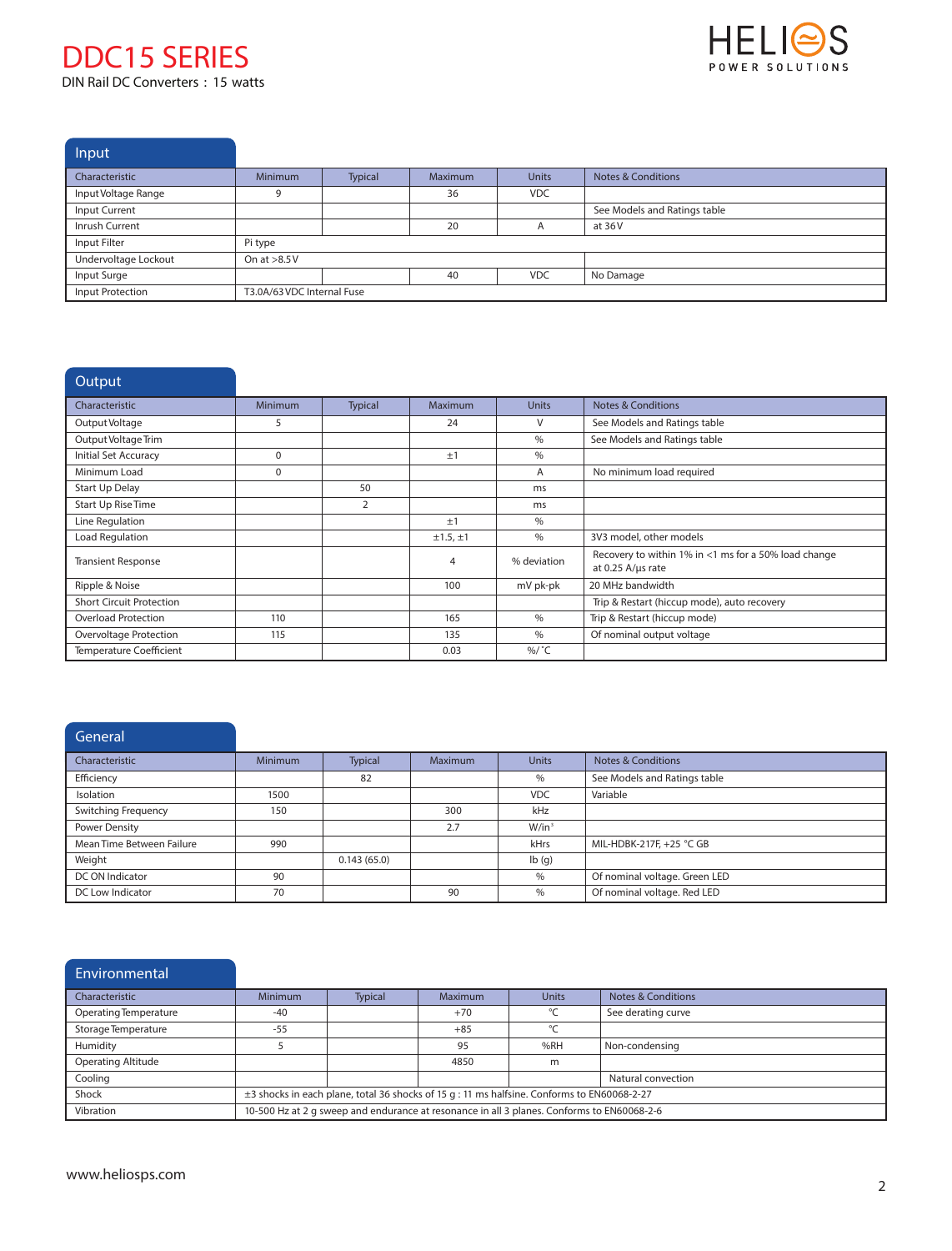# **DIN Rail DC Converters: 15 watts DDC15 SERIES**

# EMC: Emissions

| <b>Phenomenon</b> | Standard | <b>Test Level</b> | Criteria | <b>Notes &amp; Conditions</b> |
|-------------------|----------|-------------------|----------|-------------------------------|
| Conducted         | EN55022  | Class B           |          |                               |
| Radiated          | EN55022  | Class B           |          |                               |

# EMC: Immunity Phenomenon **Standard** Standard **Test Level Criteria** Notes & Conditions

| <b>ESD Immunity</b>    | EN61000-4-2 | 6 kV                 | A              | Contact       |
|------------------------|-------------|----------------------|----------------|---------------|
|                        |             | 8 kV                 |                | Air Discharge |
| Radiated Immunity      | EN61000-4-3 | 10 V/m               |                |               |
| EFT/Burst              | EN61000-4-4 |                      | A              |               |
| Surges                 | EN61000-4-5 | Installation class 3 | $\overline{A}$ |               |
| Conducted              | EN61000-4-6 | 10V                  | Α              |               |
| <b>Magnetic Fields</b> | EN61000-4-8 |                      | A              |               |
|                        |             | Dip: 30%, 10 ms      | A              |               |
| Dips and Interruptions | EN55024     | Dip: 60%, 100 ms     | в              |               |
|                        |             | Dip: 100%, 5000 ms   | B              |               |

# **Safety Approvals**

| <b>Safety Agency</b> | <b>Safety Standard</b> | <b>Notes &amp; Conditions</b> |
|----------------------|------------------------|-------------------------------|
| UL                   | UL508                  | Industrial Control Equipment  |
| <b>TUV</b>           | EN60950-1 +A2:2013     | Information Technology        |
| CВ                   | IEC60950-1 +A2:2013    | Information Technology        |

# **Application Notes**

## **Derating Curves**